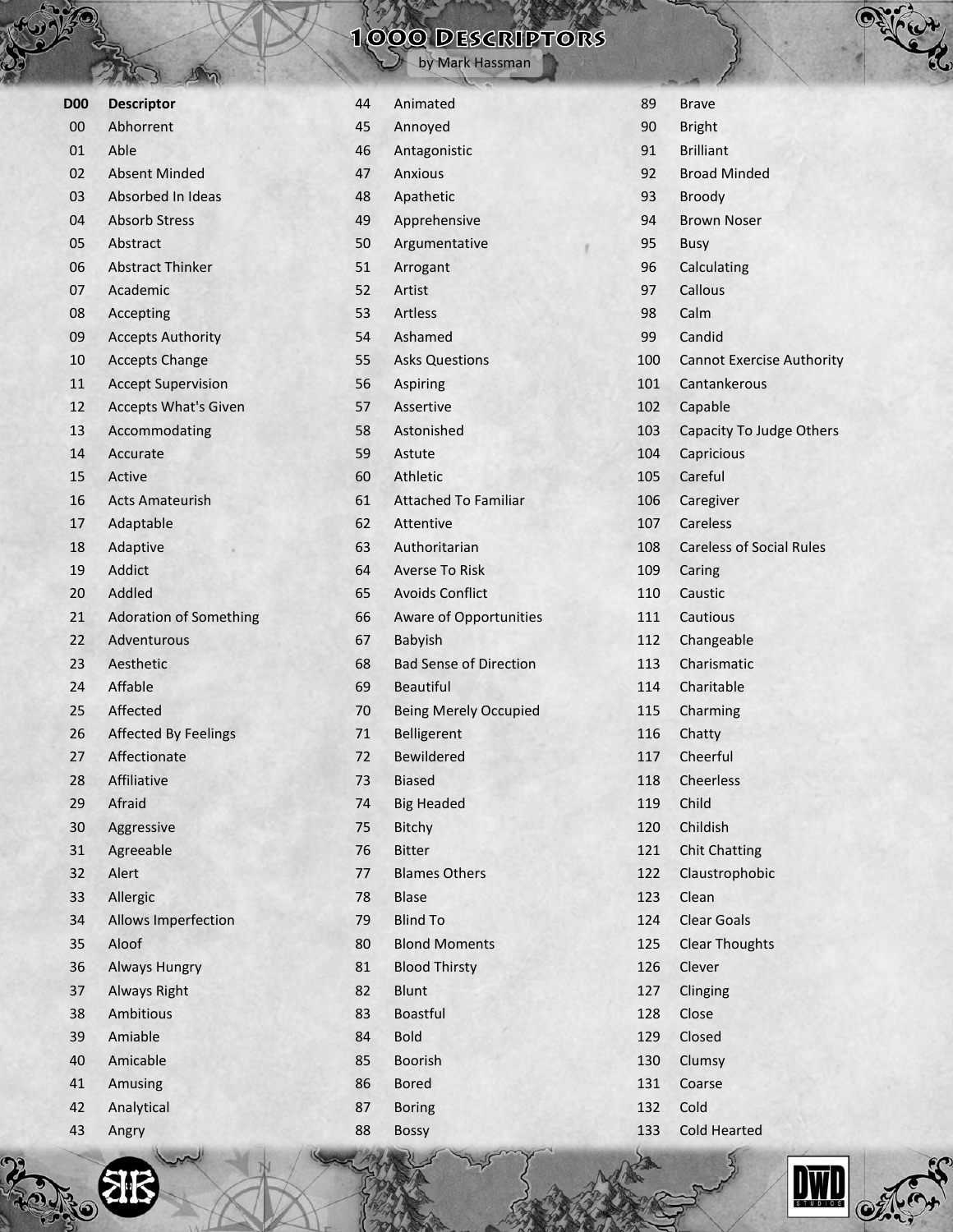| 134 | Collector                            |
|-----|--------------------------------------|
| 135 | Combative                            |
| 136 | Communicative                        |
| 137 | Compassionate                        |
| 138 | Competent                            |
| 139 | Competitive                          |
| 140 | Complacent                           |
| 141 | Complaining                          |
| 142 | <b>Completes Assignment</b>          |
| 143 | Composed                             |
| 144 | Comprehends                          |
| 145 | Compulsive                           |
| 146 | Conceited                            |
| 147 | <b>Concerned For Others</b>          |
| 148 | <b>Concrete Thinking</b>             |
| 149 | Confident                            |
| 150 | Conforming                           |
| 151 | Confused                             |
| 152 | Conscientious                        |
| 153 | <b>Conscious of One's Weaknesses</b> |
| 154 | Conservative                         |
| 155 | Considerate                          |
| 156 | Consistent                           |
| 157 | Constricting                         |
| 158 | Constructive                         |
| 159 | <b>Content Oriented</b>              |
| 160 | Contrary                             |
| 161 | Controlling                          |
| 162 | <b>Convenience First</b>             |
| 163 | Conventional                         |
| 164 | Convivial                            |
| 165 | Cool                                 |
| 166 | Cooperative                          |
| 167 | Coordinate                           |
| 168 | Corrupt                              |
| 169 | Counselor                            |
| 170 | Courageous                           |
| 171 | Courteous                            |
| 172 | Covetous                             |
| 173 | Cowardly                             |
| 174 | Cowering                             |
| 175 | Crafter                              |
| 176 | Crafty                               |
| 177 | Creative                             |
| 178 | <b>Creative Thinker</b>              |
|     |                                      |

ZI.

| 179 | Criminal                    |
|-----|-----------------------------|
| 180 | Critical                    |
| 181 | Cross                       |
| 182 | <b>Cross Cultural</b>       |
| 183 | Cruel                       |
| 184 | Cultured                    |
| 185 | Cunning                     |
| 186 | <b>Curious</b>              |
| 187 | Cynical                     |
| 188 | Dangerous                   |
| 189 | Daring                      |
| 190 | <b>Dark Secret</b>          |
| 191 | <b>Dauntless</b>            |
| 192 | <b>Deals With Ambiguity</b> |
| 193 | Deceitful                   |
| 194 | Deceiving                   |
| 195 | <b>Decisive</b>             |
| 196 | <b>Dedicated</b>            |
| 197 | Deferential                 |
| 198 | Defiant                     |
| 199 | Delegate                    |
| 200 | Delegates                   |
| 201 | Deliberative                |
| 202 | Delusional                  |
| 203 | Dependable                  |
| 204 | Dependent                   |
| 205 | <b>Destructive</b>          |
| 206 | Detached                    |
| 207 | <b>Detail Oriented</b>      |
| 208 | Determined                  |
| 209 | Devoted                     |
| 210 | Dilettante                  |
| 211 | Diligent                    |
| 212 | Diplomatic                  |
| 213 | Direct                      |
| 214 | Directed By Externals       |
| 215 | <b>Directionless</b>        |
| 216 | Dirty                       |
| 217 | Disciplined                 |
| 218 | Discouraged                 |
| 219 | Discreet                    |
| 220 | Dishonest                   |
| 221 | Dismayed                    |
| 222 | Disorderly                  |
| 223 | Disorganized                |
|     |                             |

| 224 | <b>Disparaging</b>             |  |
|-----|--------------------------------|--|
| 225 | <b>Disregards Rules</b>        |  |
| 226 | Disrespectful                  |  |
| 227 | <b>Dissatisfied</b>            |  |
| 228 | <b>Dissipating</b>             |  |
| 229 | Distant                        |  |
| 230 | Distressed                     |  |
| 231 | Distrustful                    |  |
| 232 | Distrust of Something          |  |
| 233 | <b>Disturbed</b>               |  |
| 234 | <b>Docile</b>                  |  |
| 235 | Does For Doing's Sake          |  |
| 236 | Doesn't Comprehend             |  |
| 237 | Does What Is Convenient        |  |
| 238 | Does What Is Necessary         |  |
| 239 | Dogmatic                       |  |
| 240 | Dominant                       |  |
| 241 | Domineering                    |  |
| 242 | Doubtful                       |  |
| 243 | Dour                           |  |
| 244 | Dramatic                       |  |
| 245 | Driven                         |  |
| 246 | <b>Drunk</b>                   |  |
| 247 | Dull                           |  |
| 248 | <b>Dutiful</b>                 |  |
| 249 | Dynamic                        |  |
| 250 | Eager                          |  |
| 251 | <b>Early Riser</b>             |  |
| 252 | <b>Easily Amused</b>           |  |
| 253 | Easily Led                     |  |
| 254 | <b>Easily Upset</b>            |  |
| 255 | <b>Easy Going</b>              |  |
| 256 | Eccentric                      |  |
| 257 | Educated                       |  |
| 258 | Effective                      |  |
| 259 | Effervescent                   |  |
| 260 | Efficient                      |  |
| 261 | <b>Effort Achieves Results</b> |  |
| 262 | <b>Effort Wasted</b>           |  |
| 263 | Egocentric                     |  |
| 264 | Eloquent                       |  |
| 265 | Embarrassed                    |  |
| 266 | Embraces                       |  |
| 267 | Emotional                      |  |

Emotionally Less Stable

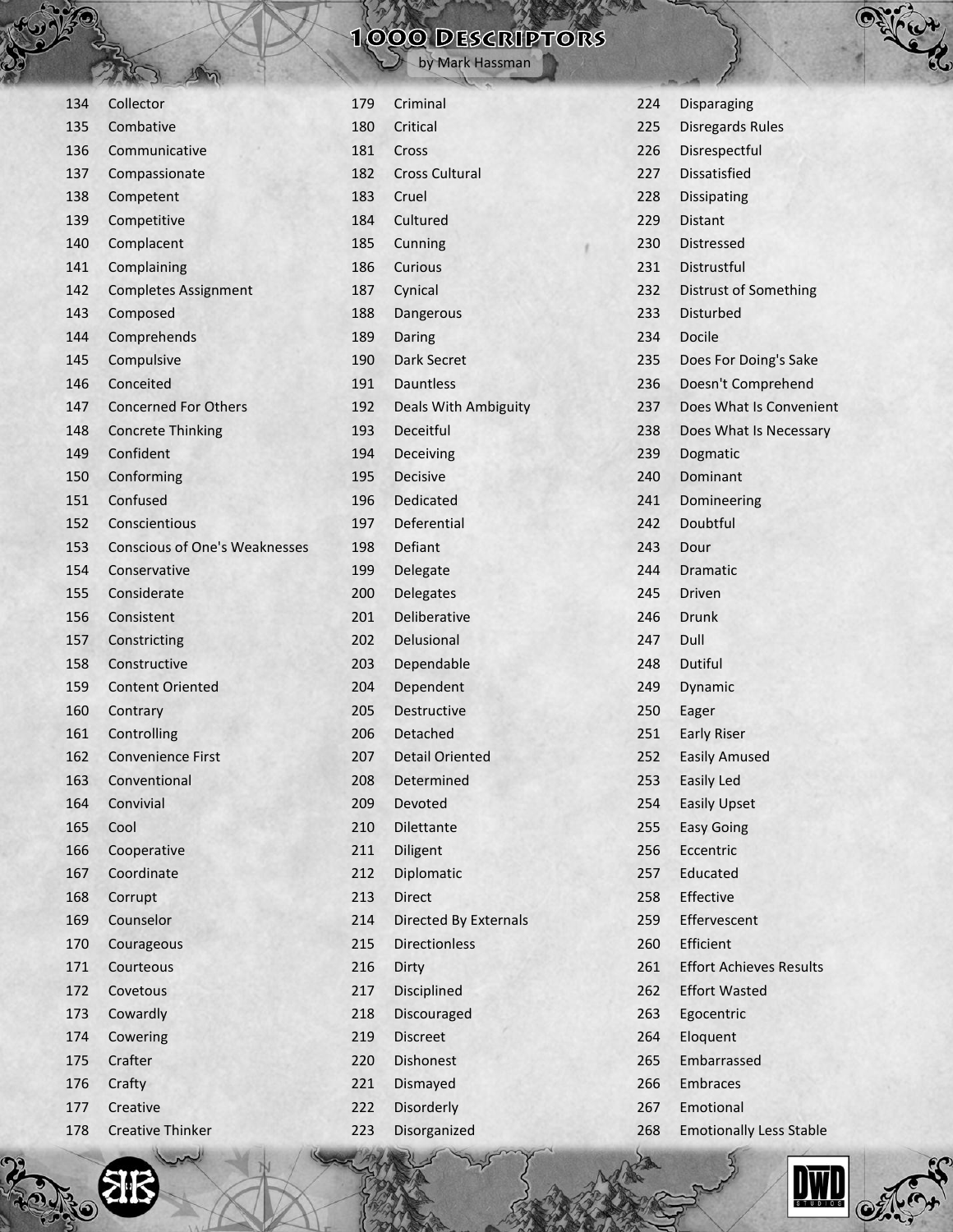|     | $M = 31$<br>$\rightarrow$ $\mathcal{N}$     |     |                               |
|-----|---------------------------------------------|-----|-------------------------------|
| 269 | <b>Emotionally Stable</b>                   | 313 | <b>Fast Learner</b>           |
| 270 | Encouraging                                 | 314 | Fearful                       |
| 271 | Endures                                     | 315 | <b>Fearless</b>               |
| 272 | Energetic                                   | 316 | Fidgety                       |
| 273 | Enigmatic                                   | 317 | Fierce                        |
| 274 | Enterprising                                | 318 | Finicky                       |
| 275 | Entertainer                                 | 319 | <b>Flagging</b>               |
| 276 | Enthusiastic                                | 320 | Flatulent                     |
| 277 | Entrepreneurial                             | 321 | Fleeting                      |
| 278 | <b>Envious</b>                              | 322 | Flexibility                   |
| 279 | <b>Envisions The Unseen</b>                 | 323 | Flexible                      |
| 280 | Erratic                                     | 324 | Flighty                       |
| 281 | <b>Ethical</b>                              | 325 | <b>Flirtatious</b>            |
| 282 | Evil                                        | 326 | Focal                         |
| 283 | <b>Exacting</b>                             | 327 | Focused                       |
| 284 | <b>Exacting Will Power</b>                  | 328 | <b>Follows Instructions</b>   |
| 285 | Exaggerates                                 | 329 | <b>Follows Through</b>        |
|     | <b>Exceptionally Clueless In Particular</b> | 330 | Foolhardy                     |
| 286 | Area                                        | 331 | <b>Foolish</b>                |
| 287 | Excitable                                   | 332 | Forceful                      |
| 288 | Excited                                     | 333 | Forgiving                     |
| 289 | <b>Exercises Authority</b>                  | 334 | Formal                        |
| 290 | Expansive                                   | 335 | Forthright                    |
| 291 | Expectant                                   | 336 | Fortunate                     |
| 292 | Expedient                                   | 337 | <b>Forward Thinking</b>       |
| 293 | Experienced                                 | 338 | Frank                         |
| 294 | Experimental                                | 339 | Free of Guilt                 |
| 295 | Expert                                      | 340 | <b>Free Thinking</b>          |
| 296 | Expressive                                  | 341 | Friendly                      |
| 297 | Extroverted                                 | 342 | Frivolous                     |
| 298 | Exuberant                                   | 343 | Frugal                        |
| 299 | <b>Faces Reality Calmly</b>                 | 344 | Frustrated                    |
| 300 | Facetious                                   | 345 | <b>Fun Loving</b>             |
| 301 | Facilitator                                 | 346 | Funny                         |
| 302 | Fair                                        | 347 | Fussy                         |
| 303 | <b>Fair Minded</b>                          | 348 | Garrulous                     |
| 304 | Faithful                                    | 349 | Generous                      |
| 305 | Faith In Life                               | 350 | Genius                        |
| 306 | <b>Faith In Oneself</b>                     | 351 | Gentle                        |
| 307 | Faith In Others                             | 352 | Genuine                       |
| 308 | <b>Familiar Face</b>                        | 353 | <b>Gets Along With Others</b> |
| 309 | Family Legend / Curse                       | 354 | <b>Gets The Last Word</b>     |
| 310 | Famous                                      | 355 | Gets Things Done              |
| 311 | Fanciful                                    | 356 | Giddy                         |

| 312 | Fastidious |  |
|-----|------------|--|
|     |            |  |

|     | 000 DESCRIPTORS<br>by Mark Hassman |
|-----|------------------------------------|
| 313 | <b>Fast Learner</b>                |
| 314 | Fearful                            |
| 315 | <b>Fearless</b>                    |
| 316 | Fidgety                            |
| 317 | Fierce                             |

Gives Up



Giving



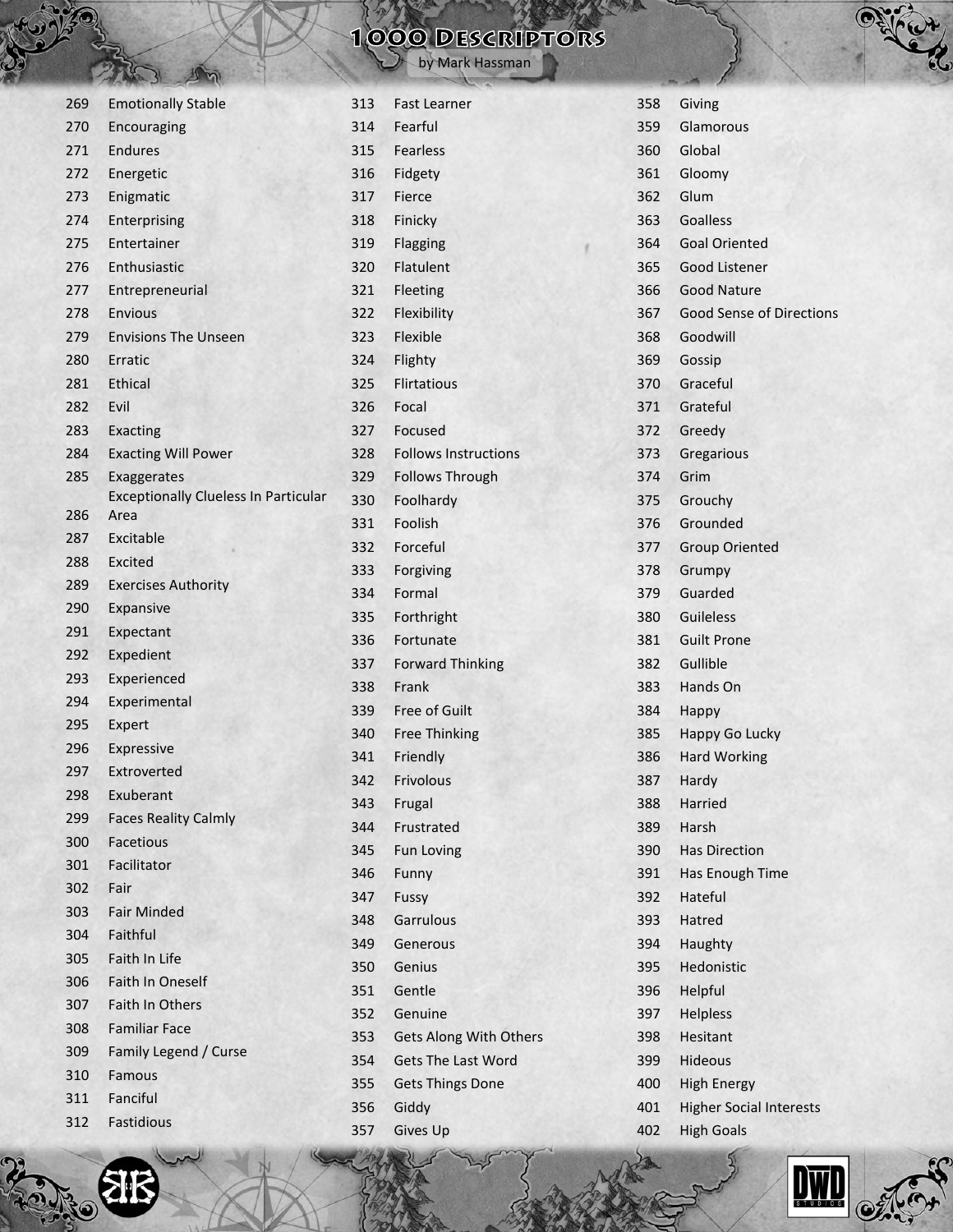by Mark Hassman

| 403 | High Mental Abilities In Family      | 448 | Inconsistent                 |
|-----|--------------------------------------|-----|------------------------------|
| 404 | <b>High Potential</b>                | 449 | Indecisive                   |
| 405 | Hoarder                              | 450 | Independent                  |
| 406 | <b>Honest</b>                        | 451 | Indifferent                  |
| 407 | Honorable                            | 452 | Indifferent to Social Envirg |
| 408 | Hopeful                              | 453 | Indiscreet                   |
| 409 | Hopeless                             | 454 | Individualistic              |
| 410 | Hospitable                           | 455 | Indulgent                    |
| 411 | Hostile                              | 456 | Industrious                  |
| 412 | Hotheaded                            | 457 | Inefficient                  |
| 413 | Humble                               | 458 | Inexperienced                |
| 414 | <b>Humorous</b>                      | 459 | Inflexible                   |
| 415 | Hyperactive                          | 460 | <b>Initiates</b>             |
| 416 | <b>Idea Driven</b>                   | 461 | <b>Inner Connection</b>      |
| 417 | Idealistic                           | 462 | Innocent                     |
| 418 | Ideas Don't Motivate To Act          | 463 | Innovative                   |
| 419 | <b>Identifies Alternative Action</b> | 464 | Innovator                    |
| 420 | <b>Identifies Needs</b>              | 465 | Inquisitive                  |
| 421 | <b>Identifies Problems</b>           | 466 | Insatiable                   |
| 422 | Ignorant                             | 467 | Insatiable Curiosity         |
| 423 | Ignorant of Opportunities            | 468 | Insecure                     |
| 424 | Ignores                              | 469 | Insensitive                  |
| 425 | <b>III Behaved</b>                   | 470 | Insightful                   |
| 426 | Ill Bred                             | 471 | Insincere                    |
| 427 | Ill Mannered                         | 472 | Insipid                      |
| 428 | <b>III Will</b>                      | 473 | Insistent                    |
| 429 | Imaginative                          | 474 | Insists On Own View          |
| 430 | Imitates                             | 475 | Insolent                     |
| 431 | Immaculate                           | 476 | Insomniac                    |
| 432 | Immature                             | 477 | Inspiring                    |
| 433 | Impactful                            | 478 | Intellectual                 |
| 434 | Impartial                            | 479 | Intelligent                  |
| 435 | Impatient                            | 480 | Intense                      |
| 436 | Impersonal                           | 481 | Interested                   |
| 437 | Impish                               | 482 | Interfering                  |
| 438 | Impolite                             | 483 | Intimidated                  |
| 439 | Impoverished                         | 484 | Intimidating                 |
| 440 | Impractical                          | 485 | Intolerant                   |
| 441 | Impressionable                       | 486 | Intrepid                     |
| 442 | <b>Improves Self</b>                 | 487 | Introspective                |
| 443 | Impudent                             | 488 | Introverted                  |
| 444 | Impulsive                            | 489 | Intuitive                    |
| 445 | Inactive                             | 490 | Inventive                    |
| 446 | Incompetent                          | 491 | Involved                     |
| 447 | Inconsiderate                        | 492 | Irregular                    |
|     |                                      |     |                              |

|        | 493 | Irresponsible                     |
|--------|-----|-----------------------------------|
|        | 494 | Jaded                             |
|        | 495 | Jealous                           |
|        | 496 | Joiner And Follower Dependent     |
| onment | 497 | Jovial                            |
|        | 498 | Joyful                            |
|        | 499 | Judgemental                       |
|        | 500 | Judicious                         |
|        | 501 | Keen                              |
|        | 502 | <b>Kept Back</b>                  |
|        | 503 | Kind                              |
|        | 504 | Kinky                             |
|        | 505 | Knowledgeable                     |
|        | 506 | Knows How To Learn                |
|        | 507 | Laborer                           |
|        | 508 | Lackadaisical                     |
|        | 509 | Lack of Effort                    |
|        | 510 | Lack of Faith In Self             |
|        | 511 | Lack of / Jumbled Goals           |
|        | 512 | Lack of Self Confidence           |
|        | 513 | Lack of Stamina                   |
|        | 514 | Lacks Spiritual Beliefs           |
|        | 515 | Lacks Initiative                  |
|        | 516 | Lacks Insight                     |
|        | 517 | <b>Lacks Social Interests</b>     |
|        | 518 | Laconic                           |
|        | 519 | Laid Back                         |
|        | 520 | Languid                           |
|        | 521 | Late                              |
|        | 522 | Lax                               |
|        | 523 | Lazy                              |
|        | 524 | Learns Quickly                    |
|        | 525 | Leaves Hanging / Doesn't Complete |
|        | 526 | Lecherous                         |
|        | 527 | <b>Legacy Driven</b>              |
|        | 528 | Less Intelligent                  |
|        | 529 | Lethargic                         |
|        | 530 | Liberal                           |
|        | 531 | Life Can't Be Trusted             |
|        | 532 | <b>Likes People</b>               |
|        | 533 | Limps                             |
|        | 534 | Listener                          |
|        | 535 | Listless                          |
|        | 536 | Lively                            |
|        | 537 | Lives From The Depths of Life     |
|        |     |                                   |

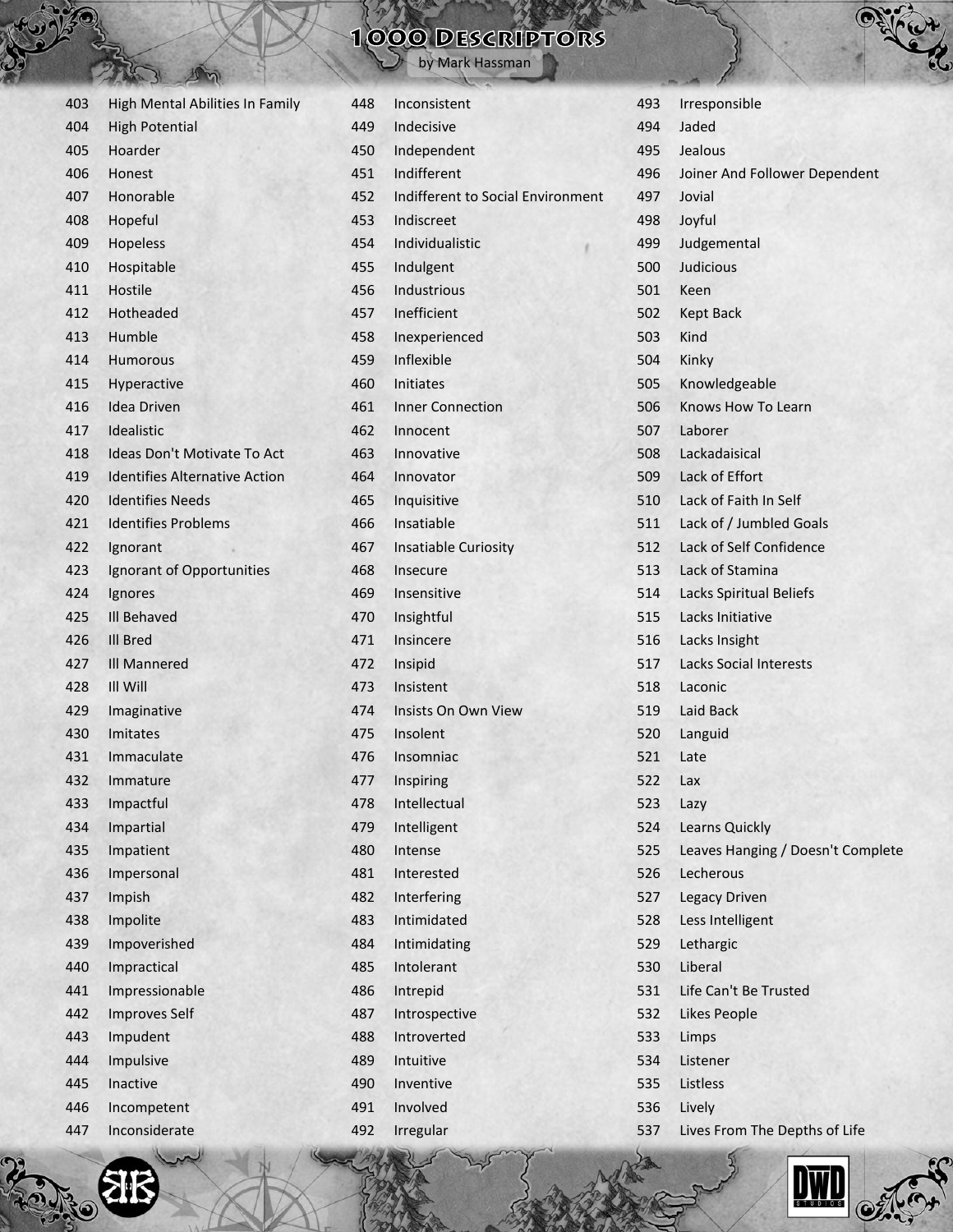by Mark Hassman

| 538 | Lives On The Surface of Life  |
|-----|-------------------------------|
| 539 | Logical                       |
| 540 | Lonely                        |
| 541 | Loquacious                    |
| 542 | Loving                        |
| 543 | Low Confidence                |
| 544 | Lower General Mental Capacity |
| 545 | Loyal                         |
| 546 | Lucky                         |
| 547 | <b>Lucky Charm</b>            |
| 548 | Lying                         |
| 549 | Machiavellian                 |
| 550 | Macho                         |
| 551 | Magical                       |
| 552 | Maladjusted                   |
| 553 | <b>Malicious</b>              |
| 554 | Manager                       |
| 555 | <b>Manages Time Well</b>      |
| 556 | Manipulative                  |
| 557 | Mannered                      |
| 558 | Marked                        |
| 559 | <b>Market Driven</b>          |
| 560 | Materialistic                 |
| 561 | Mature                        |
| 562 | Mean                          |
| 563 | Mechanical                    |
| 564 | Medic                         |
| 565 | <b>Meets Deadlines</b>        |
| 566 | Merchant                      |
| 567 | Methodical                    |
| 568 | <b>Meticulous</b>             |
| 569 | Me Too                        |
| 570 | Mild                          |
| 571 | Military                      |
| 572 | Mischievous                   |
| 573 | Miserly                       |
| 574 | Modest                        |
| 575 | Money Hoarder                 |
| 576 | Moody                         |
| 577 | Moralistic                    |
| 578 | Morbid                        |
| 579 | Morose                        |
| 580 | Motivated                     |
| 581 | <b>Motivating Skills</b>      |
| 582 | <b>Muddled Thoughts</b>       |
|     |                               |

都

O

| 583 | Multilingual                    |
|-----|---------------------------------|
| 584 | <b>Must Taste New Things</b>    |
| 585 | <b>Mysterious</b>               |
| 586 | Naive                           |
| 587 | <b>Narrow Minded</b>            |
| 588 | <b>Nasty</b>                    |
| 589 | Naughty                         |
| 590 | Navigator (Boat, Sea, Overland) |
| 591 | Neat                            |
| 592 | Negative                        |
| 593 | Negligent                       |
| 594 | <b>Negotiating Skills</b>       |
| 595 | <b>Nerves Strong</b>            |
| 596 | <b>Nerves Weak</b>              |
| 597 | <b>Nervous</b>                  |
| 598 | Never Has Enough Time           |
| 599 | Nice                            |
| 600 | Noble                           |
| 601 | <b>Noisy</b>                    |
| 602 | Nonconforming                   |
| 603 | <b>Non Disclosing</b>           |
| 604 | <b>Non Engaging</b>             |
| 605 | No Nonsense                     |
| 606 | Nosy                            |
| 607 | Not Entrepreneurial             |
| 608 | Not Interested                  |
| 609 | Not On Time                     |
| 610 | <b>Notorious</b>                |
| 611 | Obedient                        |
| 612 | Objective                       |
| 613 | Obliging                        |
| 614 | <b>Oblivious</b>                |
| 615 | <b>Obnoxious</b>                |
| 616 | Observant                       |
| 617 | Obsessive                       |
| 618 | Obstinate                       |
| 619 | Occult                          |
| 620 | Oily                            |
| 621 | One Ups Everything              |
| 622 | Open                            |
| 623 | Open Minded                     |
| 624 | Open To Change                  |
| 625 | Oppositional                    |
| 626 | Optimistic                      |
| 627 | <b>Organization Skills</b>      |
|     | The Company                     |

| 628 | Organized                          |  |
|-----|------------------------------------|--|
| 629 | Original                           |  |
| 630 | Ostentatious                       |  |
| 631 | Others Can't Be Relied On          |  |
| 632 | Outdoorsman                        |  |
| 633 | Outgoing                           |  |
| 634 | <b>Over Complicates Everything</b> |  |
| 635 | Overconfident                      |  |
| 636 | <b>Over Critical</b>               |  |
| 637 | <b>Over Emotional</b>              |  |
| 638 | <b>Overly Trusting</b>             |  |
| 639 | Overwrought                        |  |
| 640 | Paranoid                           |  |
| 641 | Parsimonious                       |  |
| 642 | Participating                      |  |
| 643 | <b>Party Central</b>               |  |
| 644 | Passionate                         |  |
| 645 | Passive                            |  |
| 646 | Patient                            |  |
| 647 | Patronizing                        |  |
| 648 | Perceptive                         |  |
| 649 | Perfectionist                      |  |
| 650 | Perfects                           |  |
| 651 | Perseveres                         |  |
| 652 | Persistent                         |  |
| 653 | Personable                         |  |
| 654 | <b>Personalized Items</b>          |  |
| 655 | Persuasive                         |  |
| 656 | Perverse                           |  |
| 657 | Pessimistic                        |  |
| 658 | Philosophical                      |  |
| 659 | Phobia                             |  |
| 660 | Physical Stamina                   |  |
| 661 | <b>Physical Strength</b>           |  |
| 662 | Pioneering                         |  |
| 663 | Pious                              |  |
| 664 | Placid                             |  |
| 665 | <b>Planning Skills</b>             |  |
| 666 | Pleasant                           |  |
| 667 | Plucky                             |  |
| 668 | Poised                             |  |
| 669 | Police                             |  |
| 670 | Polished                           |  |
| 671 | Polite                             |  |
| 672 | Political                          |  |



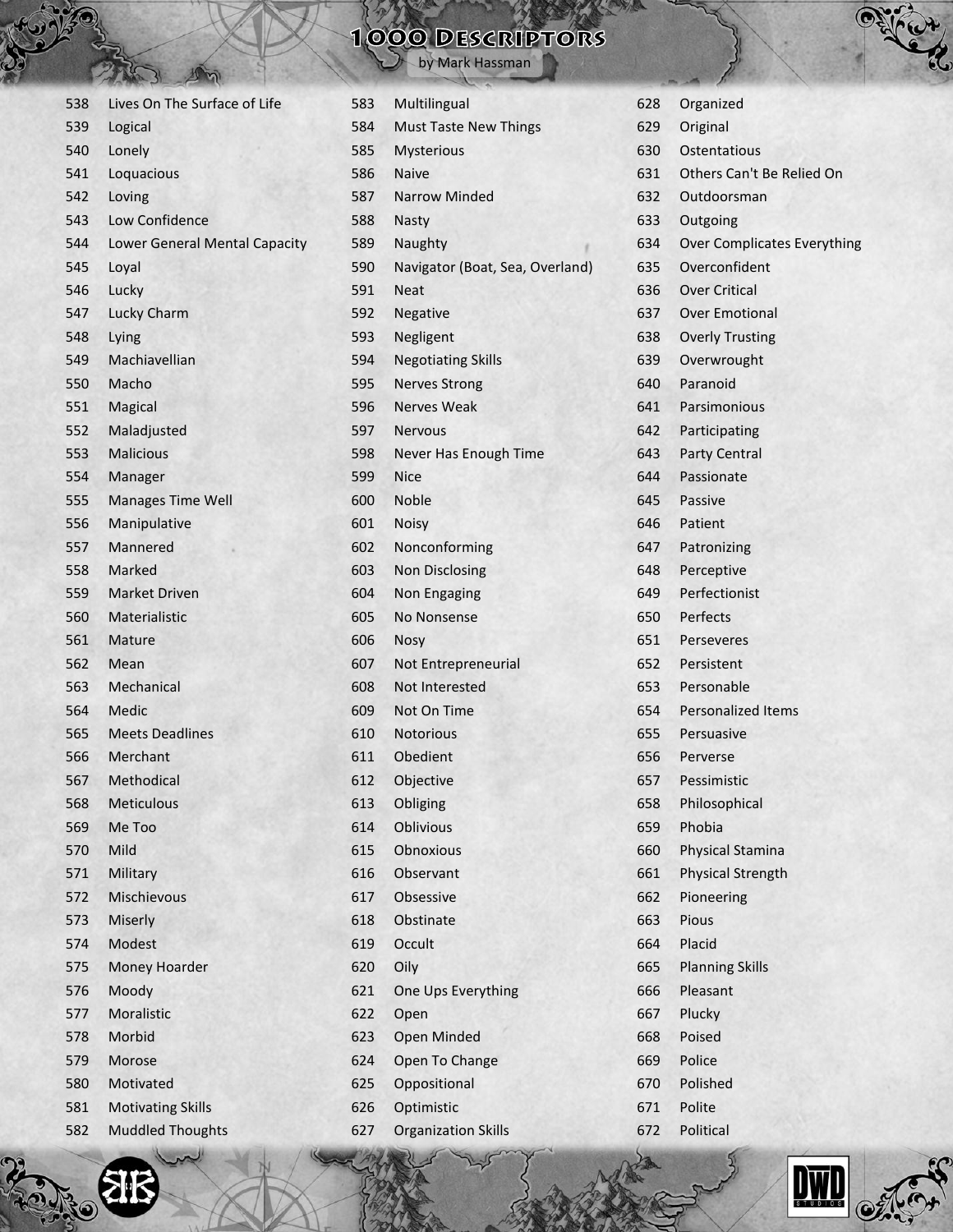by Mark Hassman

| 673 | Pompous                                  |
|-----|------------------------------------------|
| 674 | Ponderous                                |
| 675 | Poor Health                              |
| 676 | <b>Poor Mental Abilities</b>             |
| 677 | Popular                                  |
| 678 | Positive                                 |
| 679 | Possessive                               |
| 680 | Powerful                                 |
| 681 | Power Hungry                             |
| 682 | Practical                                |
| 683 | Pragmatic                                |
| 684 | Prankster                                |
| 685 | Precise                                  |
| 686 | Preoccupied                              |
| 687 | Pretentious                              |
| 688 | Pride In Doing A Good Job                |
| 689 | Primal                                   |
| 690 | Principled                               |
| 691 | Private                                  |
| 692 | Proactive                                |
| 693 | Pro Active                               |
| 694 | <b>Problem Solver</b>                    |
| 695 | Productive                               |
|     | <b>Productive Interactions With</b>      |
| 696 | <b>Others</b>                            |
| 697 | Professional                             |
| 698 | Proficient                               |
| 699 | Progressive                              |
| 700 | Prosaic                                  |
| 701 | Proud                                    |
| 702 | Prudent<br>Psychological Health And Well |
| 703 | <b>Being</b>                             |
| 704 | <b>Psychological Problems</b>            |
| 705 | <b>Public Speaking Skills</b>            |
| 706 | Punctual                                 |
| 707 | Pusillanimous                            |
| 708 | Quaint                                   |
| 709 | <b>Quality Driven</b>                    |
| 710 | Quarrelsome                              |
| 711 | <b>Quick Tempered</b>                    |
| 712 | <b>Quick Witted</b>                      |
| 713 | Quiet                                    |
| 714 | Racist                                   |
| 715 | Rakish                                   |
|     |                                          |

| 716 | Random                      |
|-----|-----------------------------|
| 717 | Rash                        |
| 718 | Rational                    |
| 719 | <b>Reactive Emotionally</b> |
| 720 | Realistic                   |
| 721 | Rebellious                  |
| 722 | Recalcitrant                |
| 723 | <b>Reckless</b>             |
| 724 | <b>Reconciling Problems</b> |
| 725 | Refined                     |
| 726 | Regular                     |
| 727 | <b>Rejects Change</b>       |
| 728 | Rejects What's Given        |
| 729 | Relationship With Other(s)  |
| 730 | Relaxed                     |
| 731 | Relay Accurate Info         |
| 732 | Relentless                  |
| 733 | Relents                     |
| 734 | Reliable                    |
| 735 | Religious                   |
| 736 | Reluctant                   |
| 737 | <b>Remember Facts</b>       |
| 738 | Remorseful                  |
| 739 | Resentful                   |
| 740 | Reserved                    |
| 741 | Resilient                   |
| 742 | Resourceful                 |
| 743 | Respectful                  |
| 744 | Responsible                 |
| 745 | Responsive                  |
| 746 | Restrained                  |
| 747 | <b>Results Driven</b>       |
| 748 | <b>Results Oriented</b>     |
| 749 | Rigid                       |
| 750 | <b>Risk Taker</b>           |
| 751 | Ritualistic                 |
| 752 | Romantic                    |
| 753 | Rough                       |
| 754 | Royalty                     |
| 755 | Rude                        |
| 756 | <b>Rule Bound</b>           |
| 757 | <b>Rule Conscious</b>       |
| 758 | <b>Rushes to Act</b>        |
| 759 | <b>Ruthless</b>             |
| 760 | Saintly                     |
|     |                             |

|      | Þ                              |
|------|--------------------------------|
| 761  | Sarcastic                      |
| 762  | Savvy                          |
| 763  | Scattered                      |
| 764  | Scheming                       |
| 765  | Scholar                        |
| 766  | Scientist                      |
| 767  | <b>Scrimps On Details</b>      |
| 768  | Secretive                      |
| 769  | Secure                         |
| 770  | Seeks Improvement              |
| 771  | Sees Only Parts of The Picture |
| 772  | Sees The Whole Picture         |
| 773  | Self Assured                   |
| 774  | <b>Self Blaming</b>            |
| 775  | Self Centered                  |
| 776  | Self Confident                 |
| 777  | Self Conflict                  |
| 778. | Self Directed                  |
| 779  | Self Disciplined               |
| 780  | <b>Self Doubting</b>           |
| 781  | Self Esteem                    |
| 782  | <b>Self Giving</b>             |
| 783  | Self Indulgent                 |
| 784  | Selfish                        |
| 785  | <b>Selfless</b>                |
| 786  | <b>Self Motivated</b>          |
| 787  | <b>Self Reliant</b>            |
| 788  | <b>Self Satisfied</b>          |
| 789  | Self Sentimental               |
| 790  | <b>Self Sufficient</b>         |
| 791  | <b>Sense of Humor</b>          |
| 792  | Sensible                       |
| 793  | Sensitive                      |
| 794  | Sensuous                       |
| 795  | Sentimental                    |
| 796  | Serious                        |
| 797  | Sets Goals                     |
| 798  | <b>Sets Priorities</b>         |
| 799  | Sharp                          |
| 800  | Shrewd                         |
| 801  | Shy                            |
| 802  | Silent                         |
| 803  | Silly                          |
| 804  | Sincere                        |
| 805  | Skeptical                      |



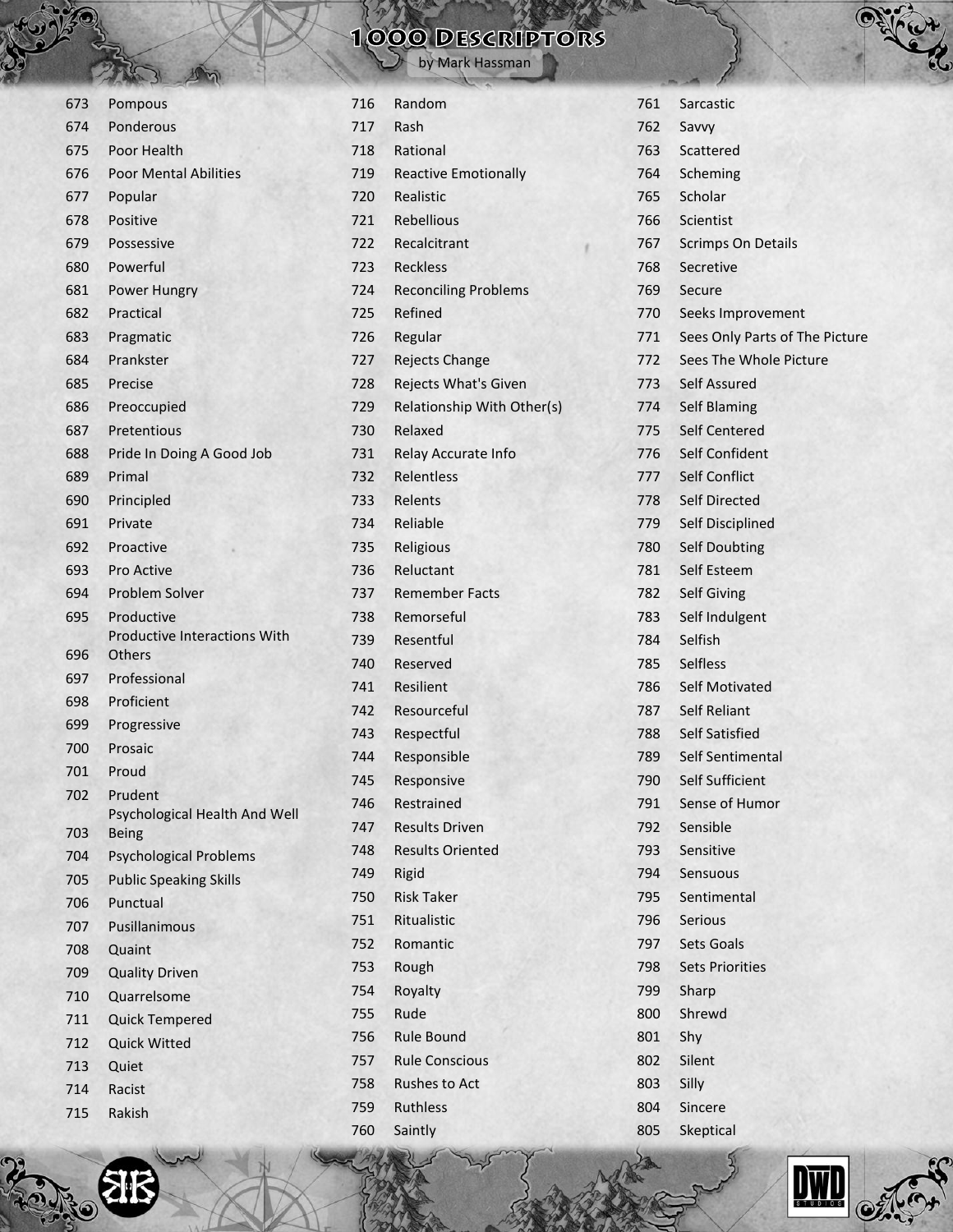by Mark Hassman

| 806 | Sly                             |
|-----|---------------------------------|
| 807 | <b>Small Minded</b>             |
| 808 | Smart                           |
| 809 | <b>Smokes</b>                   |
| 810 | Sneaky                          |
| 811 | Sober                           |
| 812 | Sociable                        |
| 813 | <b>Social Approval Required</b> |
| 814 | Social Independence             |
| 815 | <b>Socially Bold</b>            |
| 816 | <b>Socially Precise</b>         |
| 817 | Soft                            |
| 818 | Solitary                        |
| 819 | <b>Solution Oriented</b>        |
| 820 | Sophisticated                   |
| 821 | Sour                            |
| 822 | <b>Speaking Skills</b>          |
| 823 | <b>Speaks With An Accent</b>    |
| 824 | Spendthrift                     |
| 825 | Spirited                        |
| 826 | Spiritual                       |
| 827 | Spiteful                        |
| 828 | Spontaneous                     |
| 829 | Spunky                          |
| 830 | <b>Staid</b>                    |
| 831 | <b>Stamina</b>                  |
| 832 | <b>Stays The Same</b>           |
| 833 | Steady                          |
| 834 | <b>Stingy</b>                   |
| 835 | Straightforward                 |
| 836 | Strategic                       |
| 837 | Stressed                        |
| 838 | <b>Stress Free</b>              |
| 839 | <b>Strict Diet</b>              |
| 840 | Stubborn                        |
| 841 | <b>Studious</b>                 |
| 842 | Stupid                          |
| 843 | <b>Stutters when Stressed</b>   |
| 844 | Subjective                      |
| 845 | Submissive                      |
| 846 | <b>Substance Abuse</b>          |
| 847 | <b>Substance Free</b>           |
| 848 | Successful                      |
| 849 | Superficial                     |
| 850 | Superstitious                   |

**SH** 

O

| 851 | Supportive                        |
|-----|-----------------------------------|
| 852 | Suspicious                        |
| 853 | Sustaining                        |
| 854 | Sycophant                         |
| 855 | Sympathetic                       |
| 856 | Systematic                        |
| 857 | Taciturn                          |
| 858 | <b>Tactful</b>                    |
| 859 | <b>Tactless</b>                   |
| 860 | <b>Takes Others Point of View</b> |
| 861 | <b>Takes Responsibility</b>       |
| 862 | <b>Talented</b>                   |
| 863 | <b>Talkative</b>                  |
| 864 | Team Builder                      |
| 865 | <b>Team Player</b>                |
| 866 | Teamwork                          |
| 867 | <b>Technical</b>                  |
| 868 | Teetotaler                        |
| 869 | <b>Tenacious</b>                  |
| 870 | <b>Tender Minded</b>              |
| 871 | Tense                             |
| 872 | Thankful                          |
| 873 | <b>Thick Skinned</b>              |
| 874 | Things Go Your Way                |
| 875 | <b>Thin Skinned</b>               |
| 876 | Thorough                          |
| 877 | Thoughtful                        |
| 878 | Thoughtless                       |
| 879 | <b>Threat Sensitive</b>           |
| 880 | Thrifty                           |
| 881 | Tidy                              |
| 882 | Tight                             |
| 883 | <b>Time Driven</b>                |
| 884 | Timid                             |
| 885 | <b>Tired</b>                      |
| 886 | <b>Tireless</b>                   |
| 887 | Tolerant                          |
| 888 | <b>Tolerates Disorder</b>         |
| 889 | Torpid                            |
| 890 | Touchy                            |
| 891 | Tough                             |
| 892 | <b>Tough Minded</b>               |
| 893 | Traditionalist                    |
| 894 | <b>Trainer</b>                    |
| 895 | Tranquil                          |
|     |                                   |

| 896 | Tries To Do Everything           |
|-----|----------------------------------|
| 897 | <b>Trilingual</b>                |
| 898 | <b>Trivial</b>                   |
| 899 | Troubleshooter                   |
| 900 | Truculent                        |
| 901 | <b>Trusting</b>                  |
| 902 | Trustworthy                      |
| 903 | Truthful                         |
|     | <b>Unable To Handle Abstract</b> |
| 904 | Problems                         |
| 905 | Unable To Judge Others           |
| 906 | Unappreciative                   |
| 907 | Unassuming                       |
| 908 | Unbending                        |
| 909 | Uncaring                         |
| 910 | Uncommitted                      |
| 911 | Unconditional                    |
| 912 | Unconscious                      |
| 913 | Unconscious of One's Strengths   |
| 914 | Uncontrolled                     |
| 915 | Uncooperative                    |
| 916 | Uncreative                       |
| 917 | Undependable                     |
| 918 | Understanding                    |
| 919 | Undisciplined                    |
| 920 | Uneducated                       |
| 921 | Unenthusiastic                   |
| 922 | Unexacting                       |
| 923 | Unfeeling                        |
| 924 | Unfocused                        |
| 925 | Unforgiving                      |
| 926 | Unfriendly                       |
| 927 | Ungrateful                       |
| 928 | Unhelpful                        |
| 929 | Uniformed                        |
| 930 | Unimaginative                    |
| 931 | Uninhibited                      |
| 932 | Unkempt                          |
| 933 | Unkind                           |
| 934 | Unlucky                          |
| 935 | Unmotivated                      |
| 936 | Unpredictable                    |
| 937 | Unpretentious                    |
| 938 | Unrealistic                      |
| 939 | Unreceptive                      |



 $\mathcal{O}(\mathcal{N})$